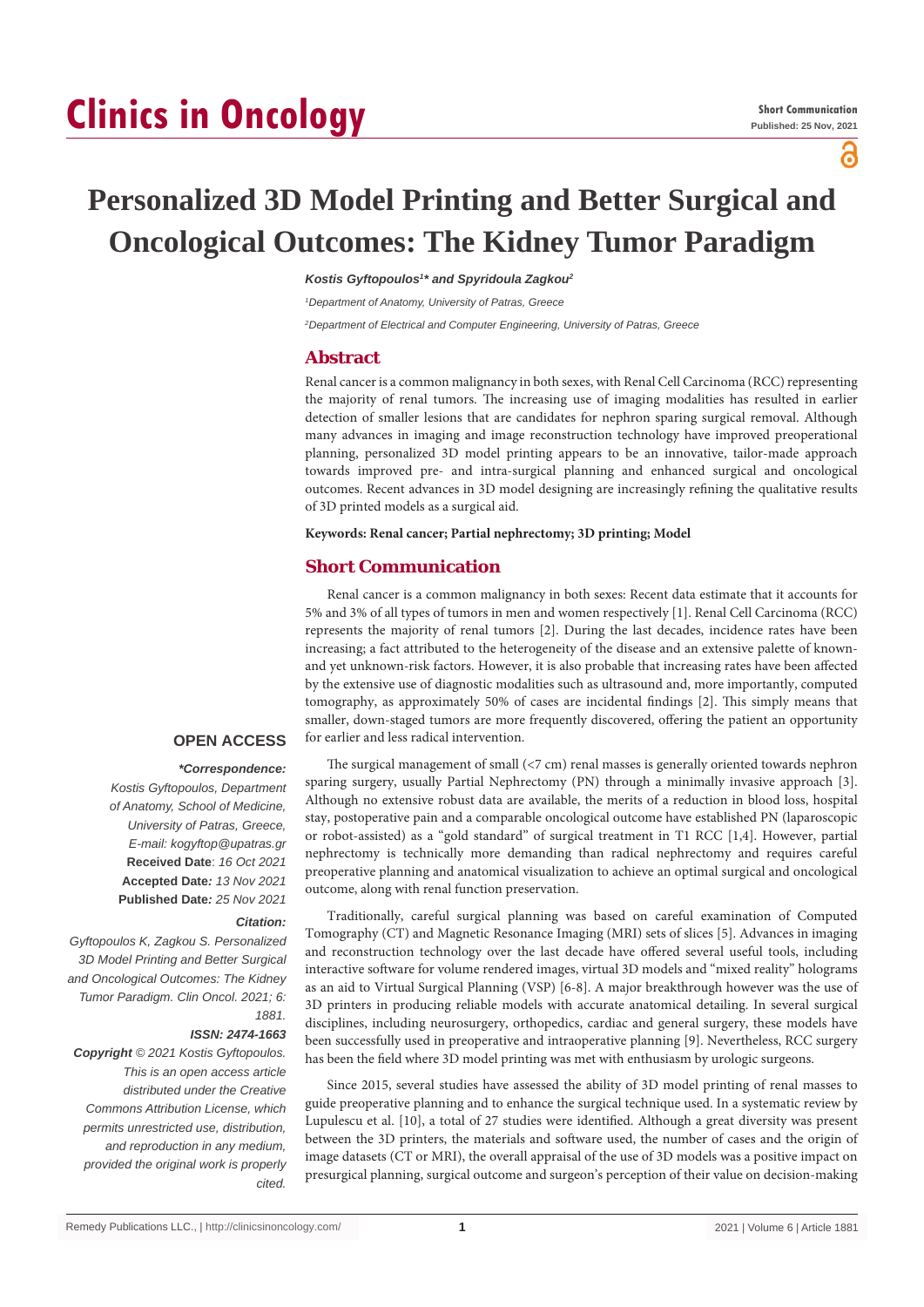

and intraoperative navigation. In a systematic review by the ESUT-YAUWP Group in 2019, investigating the impact of 3D printing in general Urology, the studies pertained to renal cancer suggested that 3D printed models may have a positive impact on both surgeons' efficiency and patient outcomes [11].

More recent studies have focused on the quantitative assessment of the use of personalized 3D models of renal cancer patients. In a feasibility study, using 3D kidney models during partial nephrectomy (both open and robot-assisted techniques), Kyung et al. [12] found that estimated blood loss during the resection was lower in the 3D model group. In a larger retrospective study of 127 patients with renal tumors, Fan et al. [13] compared the surgical outcomes of laparoscopic partial nephrectomy with/without the use of 3D models (3D LPN *vs.* LPN). They concluded that the use of a 3D model significantly reduces warm ischemia time, with possible impact on renal function. Although the complication rate was similar in both groups, it is interesting that in more complex cases (patients with a RENAL nephrometry score  $\geq 8$ ) not only ischemia time but also estimated intraoperative blood loss was significantly lower in the 3D model group. Similar results were found in a prospective, casematched study on the efficacy of personalized 3D models in complex renal tumors (RENAL nephrometry score  $\geq$  7): In all cases, the operative time was significantly reduced, compared to the control group [14]. Apparently, in more complex cases, the development of a personalized 3D physical model may prove valuable in surgical planning and navigation.

Along these lines, complex RCC cases that pose a higher degree of technical difficulty are currently under investigation as possible candidates for personalized 3D printed modeling. In a current multicenter trial, the efficacy and efficiency of preoperative planning using 3D models of RCC with Venous Tumor Thrombus Extension (VTE) is investigated [15]. The initial results of Phase 1 yielded various 3D models with anatomical accuracy and suitability for surgical simulation. Similarly, the role of a 3D model for a complex case of RCC in a horseshoe kidney has been positively evaluated [16]. Moreover, both older and recent data suggest that 3D modeling may prove useful especially in tumors that are not entirely exophytic or are completely intraparenchymal [12]. After all, the main goal of the oncological outcome in PN is the complete excision of the tumor with a safety margin. Recently, a method was developed to delineate the interface between the tumor and healthy renal parenchyma [17]. By using a cutting algorithm that roughly compares the scalar values of two meshes that correspond to the kidney and tumor respectively,

it is possible to integrate small, icosahedron-shaped objects at the interface line, as an aid to distinguish between normal and tumorous tissue in a 3D printed resin model (Figure 1). The integration of similar approaches in personalized 3D models may prove useful in facilitating the optimal resection planes during PN.

It appears that a paradigm shift is occurring in pre-and intraoperative planning of nephron sparing surgery, as 3D printed models prove to be a game changer. Both operative data, regarding intra- and post-operative complications and surgeons' perceptions of the clinical usefulness of 3D models are supporting their value. If we further consider their documented efficacy in surgical training and patients' education, 3D models are here to stay. Newer, standardized techniques and improved 3D printers may also overcome the major drawbacks of increased cost and time needed to produce a reliable and accurate personalized 3D model, with a clear impact on surgical and oncological outcomes.

### **References**

- 1. [Siegel RL, Miller KD, Fuchs HE, Jemal A. Cancer statistics, 2021. CA](https://pubmed.ncbi.nlm.nih.gov/33433946/)  [Cancer J Clin. 2021;71\(1\):7-33.](https://pubmed.ncbi.nlm.nih.gov/33433946/)
- 2. [Escudier B, Porta C, Schmidinger M, Rioux-Leclercq N, Bex A, Khoo V, et](https://pubmed.ncbi.nlm.nih.gov/30788497/)  [al. Renal cell carcinoma: ESMO Clinical Practice Guidelines for diagnosis,](https://pubmed.ncbi.nlm.nih.gov/30788497/)  [treatment and follow-up. Ann Oncol. 2019;30\(5\):706-20.](https://pubmed.ncbi.nlm.nih.gov/30788497/)
- 3. [Lee RA, Strauss D, Kutikov A. Role of minimally invasive partial](https://pubmed.ncbi.nlm.nih.gov/33457286/)  [nephrectomy in the management of renal mass. Transl Androl Urol.](https://pubmed.ncbi.nlm.nih.gov/33457286/)   $2020;9(6):3140-8.$
- 4. [European Association of Urology \(EAU\). Guidelines on Renal Cell](https://uroweb.org/guideline/renal-cell-carcinoma/)  [Carcinoma 2021.](https://uroweb.org/guideline/renal-cell-carcinoma/)
- 5. [Hyde ER, Berger LU, Ramachandran N, Hughes-Hallett A, Pavithran NP,](https://pubmed.ncbi.nlm.nih.gov/30680601/)  [Tran MGB, et al. Interactive virtual 3D models of renal cancer patient](https://pubmed.ncbi.nlm.nih.gov/30680601/)  [anatomies alter partial nephrectomy surgical planning decisions and](https://pubmed.ncbi.nlm.nih.gov/30680601/)  [increase surgeon confidence compared to volume-rendered images. Int J](https://pubmed.ncbi.nlm.nih.gov/30680601/)  [Comput Assist Radiol Surg. 2019;14\(4\):723-32.](https://pubmed.ncbi.nlm.nih.gov/30680601/)
- 6. [Gurung PMS, Melnyk R, Holler T, Oppenhimer D, Witthaus M, Rashid](https://pubmed.ncbi.nlm.nih.gov/33451273/)  [HH, et al. Application of IRIS three-dimensional anatomical models as](https://pubmed.ncbi.nlm.nih.gov/33451273/)  [preoperative surgical planning tools in the management of localized renal](https://pubmed.ncbi.nlm.nih.gov/33451273/)  [masses. J Endourol. 2021;35\(3\):383-9.](https://pubmed.ncbi.nlm.nih.gov/33451273/)
- 7. [Lasser MS, Doscher M, Keehn A, Chernyak V, Garfein E, Ghavamian](https://pubmed.ncbi.nlm.nih.gov/22642371/)  [R. Virtual surgical planning: A novel aid to robot-assisted laparoscopic](https://pubmed.ncbi.nlm.nih.gov/22642371/)  [partial nephrectomy. J Endourol. 2012;26\(10\):1372-9.](https://pubmed.ncbi.nlm.nih.gov/22642371/)
- 8. [Checcucci E, Amparore D, Pecoraro A, Peretti D, Aimar R, DE Cillis S,](https://pubmed.ncbi.nlm.nih.gov/31486325/)  [et al. 3D mixed reality holograms for preoperative surgical planning of](https://pubmed.ncbi.nlm.nih.gov/31486325/)  [nephron-sparing surgery: Evaluation of surgeons' perception. Minerva](https://pubmed.ncbi.nlm.nih.gov/31486325/)  [Urol Nephrol. 2021;73\(3\):367-75.](https://pubmed.ncbi.nlm.nih.gov/31486325/)
- 9. [Li C, Cheung TF, Fan VC, Sin KM, Wong CW, Leung GK. Applications of](https://pubmed.ncbi.nlm.nih.gov/27913755/)  [three-dimensional printing in surgery. Surg Innov. 2017;24\(1\):82-8.](https://pubmed.ncbi.nlm.nih.gov/27913755/)
- 10. [Lupulescu C, Sun Z. A systematic review of the clinical value and](https://pubmed.ncbi.nlm.nih.gov/31288411/)  [applications of three-dimensional printing in renal surgery. J Clin Med.](https://pubmed.ncbi.nlm.nih.gov/31288411/)  [2019;8\(7\):990.](https://pubmed.ncbi.nlm.nih.gov/31288411/)
- 11. [Cacciamani GE, Okhunov Z, Meneses AD, Rodriguez-Socarras ME, Rivas](https://pubmed.ncbi.nlm.nih.gov/31109814/)  [JG, Porpiglia F, et al. Impact of three-dimensional printing in urology:](https://pubmed.ncbi.nlm.nih.gov/31109814/)  [State of the art and future perspectives. A systematic review by ESUT-](https://pubmed.ncbi.nlm.nih.gov/31109814/)[YAUWP group. Eur Urol. 2019;76\(2\):209-21.](https://pubmed.ncbi.nlm.nih.gov/31109814/)
- 12. [Kyung YS, Kim N, Jeong IG, Hong JH, Kim CS. Application of 3-D printed](https://pubmed.ncbi.nlm.nih.gov/31311764/)  [kidney model in partial nephrectomy for predicting surgical outcomes: A](https://pubmed.ncbi.nlm.nih.gov/31311764/)  [feasibility study. Clin Genitourin Cancer. 2019;17\(5\):e878-84.](https://pubmed.ncbi.nlm.nih.gov/31311764/)
- 13. [Fan G, Meng Y, Zhu S, Ye M, Li M, Li F, et al. Three-dimensional printing](https://pubmed.ncbi.nlm.nih.gov/31327282/)  [for laparoscopic partial nephrectomy in patients with renal tumors. J Int](https://pubmed.ncbi.nlm.nih.gov/31327282/)  [Med Res. 2019;47\(9\):4324-32.](https://pubmed.ncbi.nlm.nih.gov/31327282/)